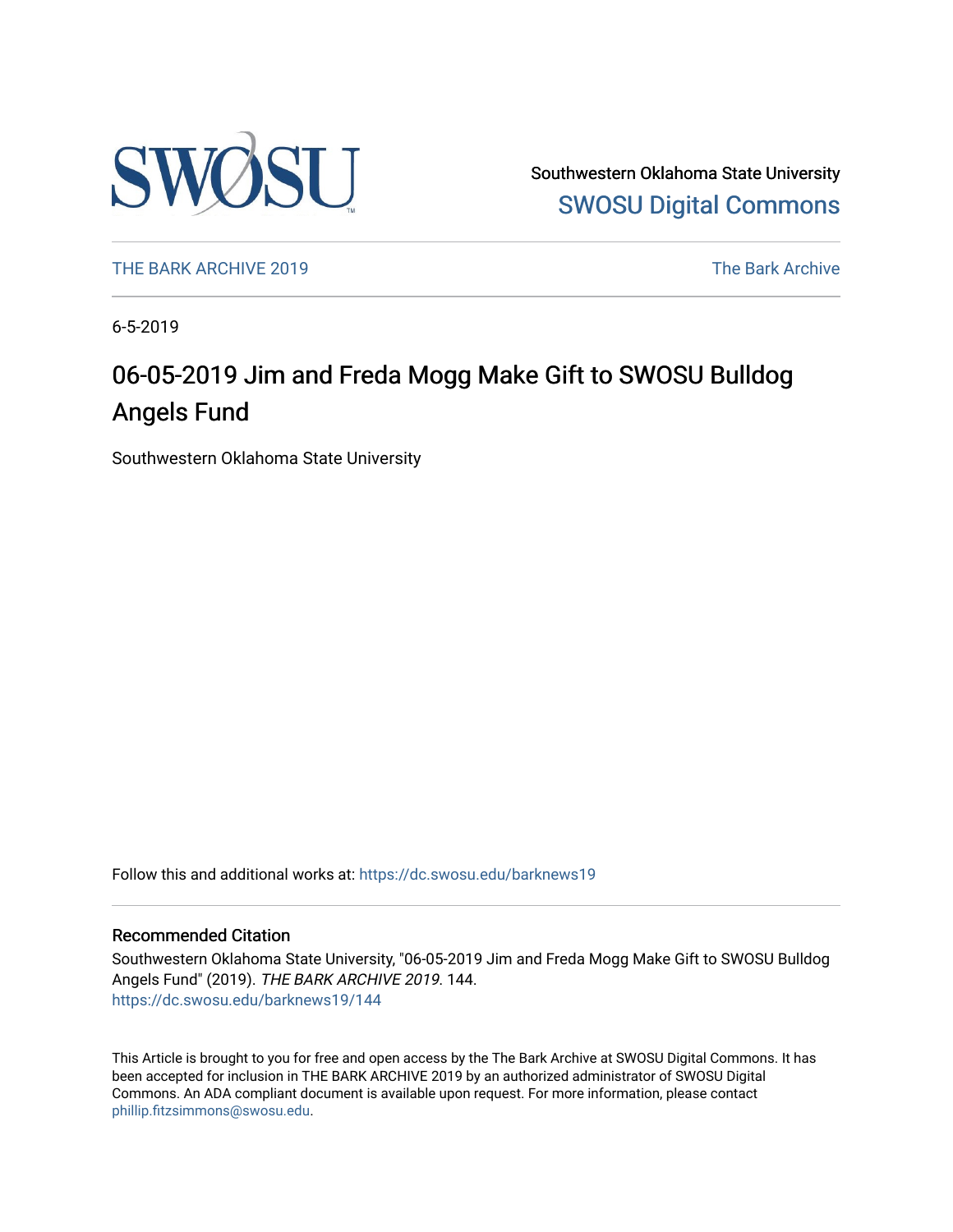



# **Jim and Freda Mogg Make Gift to SWOSU Bulldog Angels Fund**

Jim and Freda Mogg of Hydro have made a generous contribution to the Southwestern Oklahoma State University (SWOSU) Bulldog Angels Fund in Weatherford.

The Bulldog Angels Fund was established by 2014 SWOSU Distinguished Alumnus and Carnegie native Bill Howell to benefit SWOSU students in times of crisis.

SWOSU Assistant to the President and Director of Institutional Advancement Garrett King said the Bulldog Angels Fund is a vital resource when all other options for assistance are exhausted or unavailable. The Bulldog Angels Fund may mean the difference in a student being able to continue learning at SWOSU or having to leave the campus due to external financial pressures.

Jim, a 1971 SWOSU graduate and 1999 SWOSU Distinguished Alumnus and the 32nd inductee into the SWOSU Presidential Order of Merit, served two terms as Chair of the SWOSU Foundation, Inc. Board of Trustees before departing the Board in late 2017. Jim served as Group Vice-President and Chief Development Officer and Advisor to the Chairman at Duke Energy Corporation. He currently sits on the corporate boards of ONEOK, HighPoint Resources and Matrix Service Company.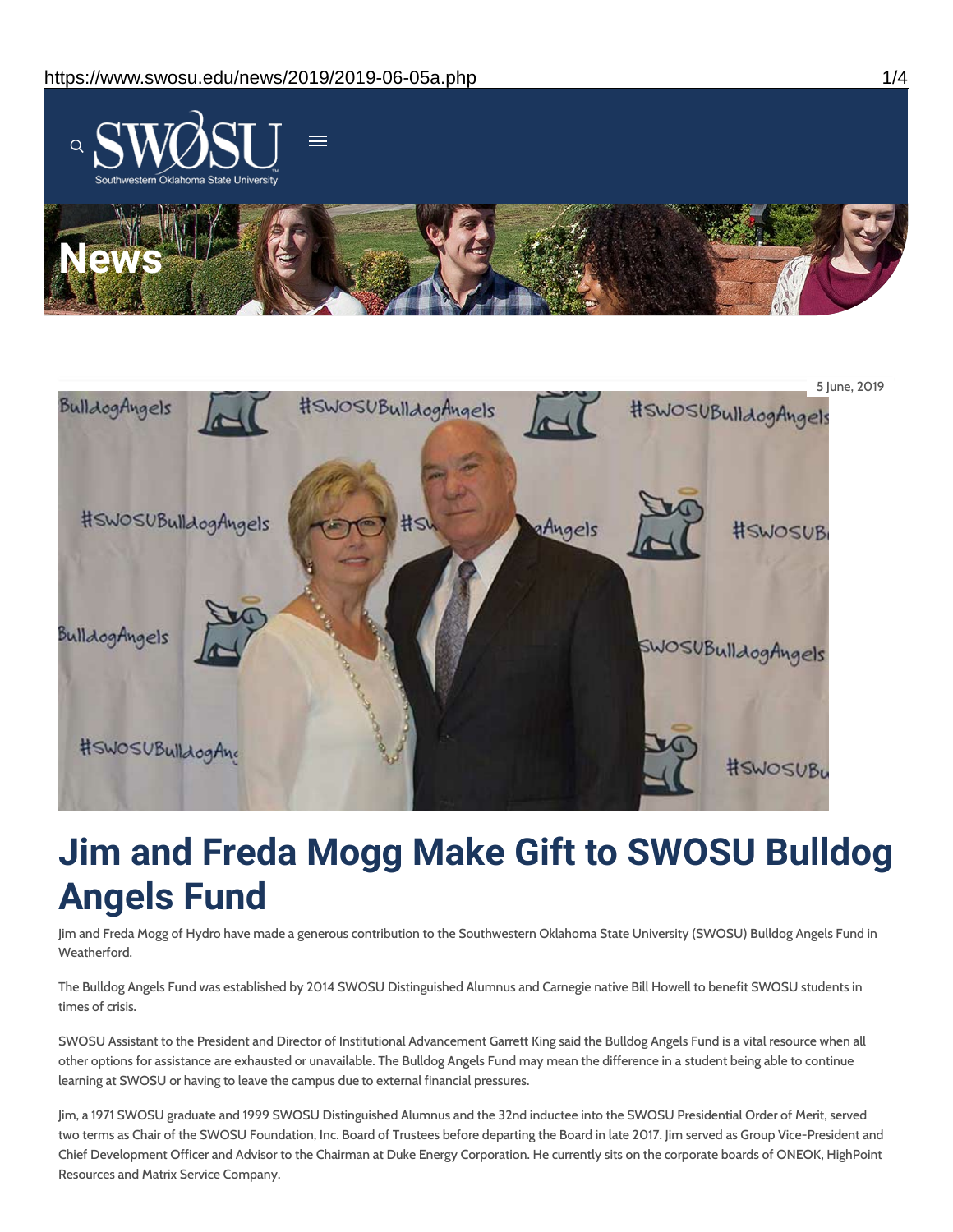#### https://www.swosu.edu/news/2019/2019-06-05a.php 2/4

Freda and Jim enjoy spending time with their children and grandchildren and are deeply involved with the Hydro United Methodist Church.

"SWOSU is deeply honored by this latest investment in our students from Jim and Freda Mogg," said SWOSU President Dr. Randy L. Beutler. "Our entire institution continues to benefit from these faithful and generous benefactors."

Since its founding, the Bulldog Angels Fund has steadily made grants enabling struggling SWOSU students to move forward. Student organizations and groups on the SWOSU campus have enthusiastically made the Bulldog Angels Fund a priority for fundraising and advocacy.

The Bulldog Angels Fund is stewarded by the SWOSU Foundation, Inc. The Foundation was established in 1977 to promote philanthropy and distribute funds to support the activities and programs of SWOSU. Located on the Weatherford campus in the historic Burton House, the Foundation currently stewards over \$25 million in assets for the benefit of SWOSU. For information on how to give to the Bulldog Angels Fund, please contact the SWOSU Foundation at 580-774-3267 or visit www.SWOSUBulldogAngels.com.

| Academics                | D |
|--------------------------|---|
| Administration           | D |
| Alumni and Foundation    | D |
| Community                | D |
| Events                   | D |
| <b>Faculty and Staff</b> | D |
| Miscellaneous            | D |
| Sayre                    | D |
| <b>Students</b>          | D |
|                          |   |

| <b>Archive Links</b> |   |
|----------------------|---|
| 2018                 | D |
| 2019                 | D |
| 2020                 | D |
| Archive              | D |
|                      |   |

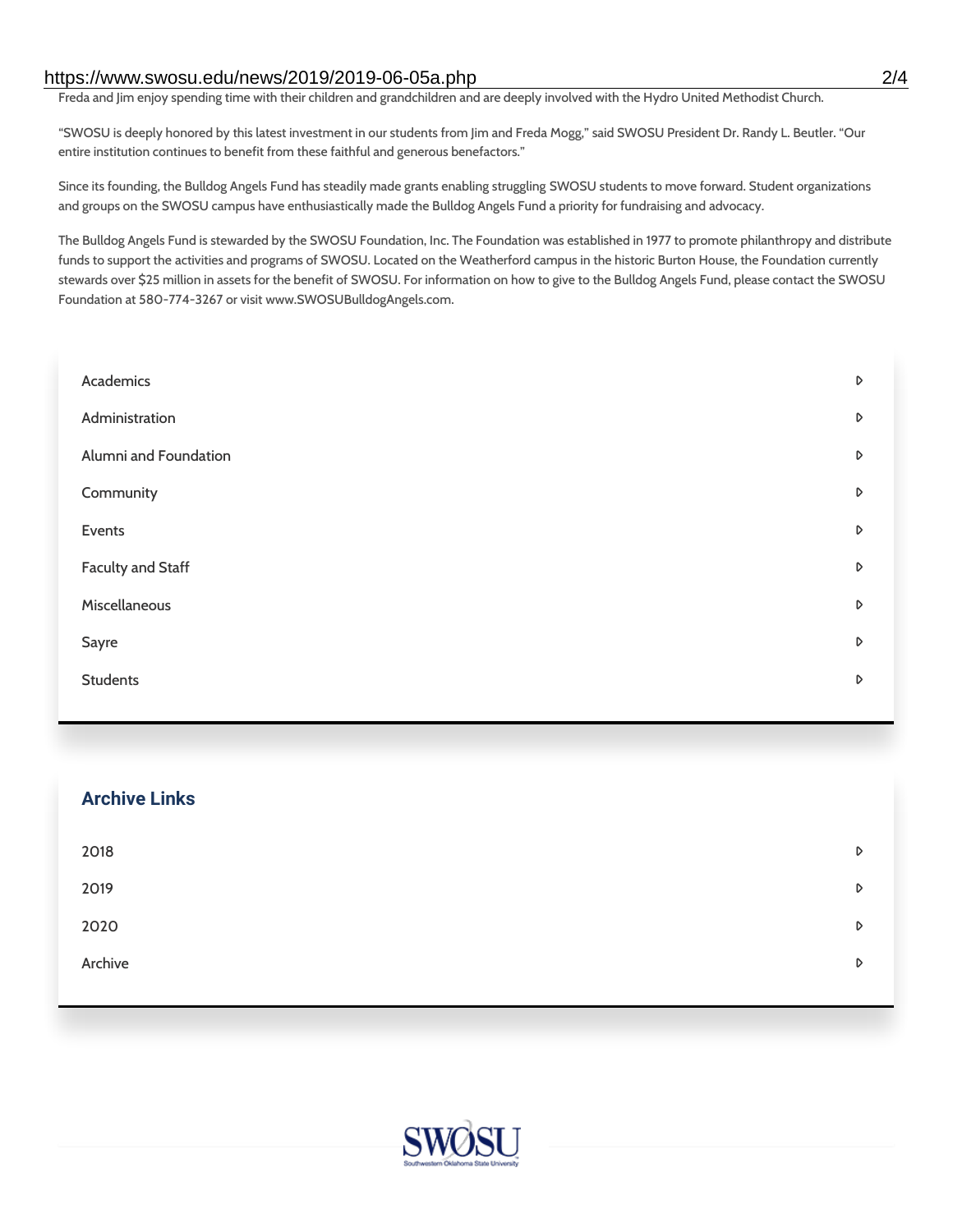### Weatherford Campus

100 Campus Drive Weatherford, OK 73096

#### Sayre Campus

409 E Mississippi Ave Sayre, OK 73662

Connect to Us

fyom

Contact [Information](https://www.swosu.edu/about/contact.php) [University/Facility](https://www.swosu.edu/about/operating-hours.php) Hours [Campus](https://map.concept3d.com/?id=768#!ct/10964,10214,10213,10212,10205,10204,10203,10202,10136,10129,10128,0,31226,10130,10201,10641,0) Map Give to [SWOSU](https://standingfirmly.com/donate) Shop [SWOSU](https://shopswosu.merchorders.com/)



**[Directory](https://www.swosu.edu/directory/index.php)** 

[Calendar](https://eventpublisher.dudesolutions.com/swosu/)

[Apply](https://www.swosu.edu/admissions/apply-to-swosu.php)

[GoSWOSU](https://qlsso.quicklaunchsso.com/home/1267)

[Jobs@SWOSU](https://swosu.csod.com/ux/ats/careersite/1/home?c=swosu)



Current [Students](https://bulldog.swosu.edu/index.php)

[Faculty](https://bulldog.swosu.edu/faculty-staff/index.php) and Staff